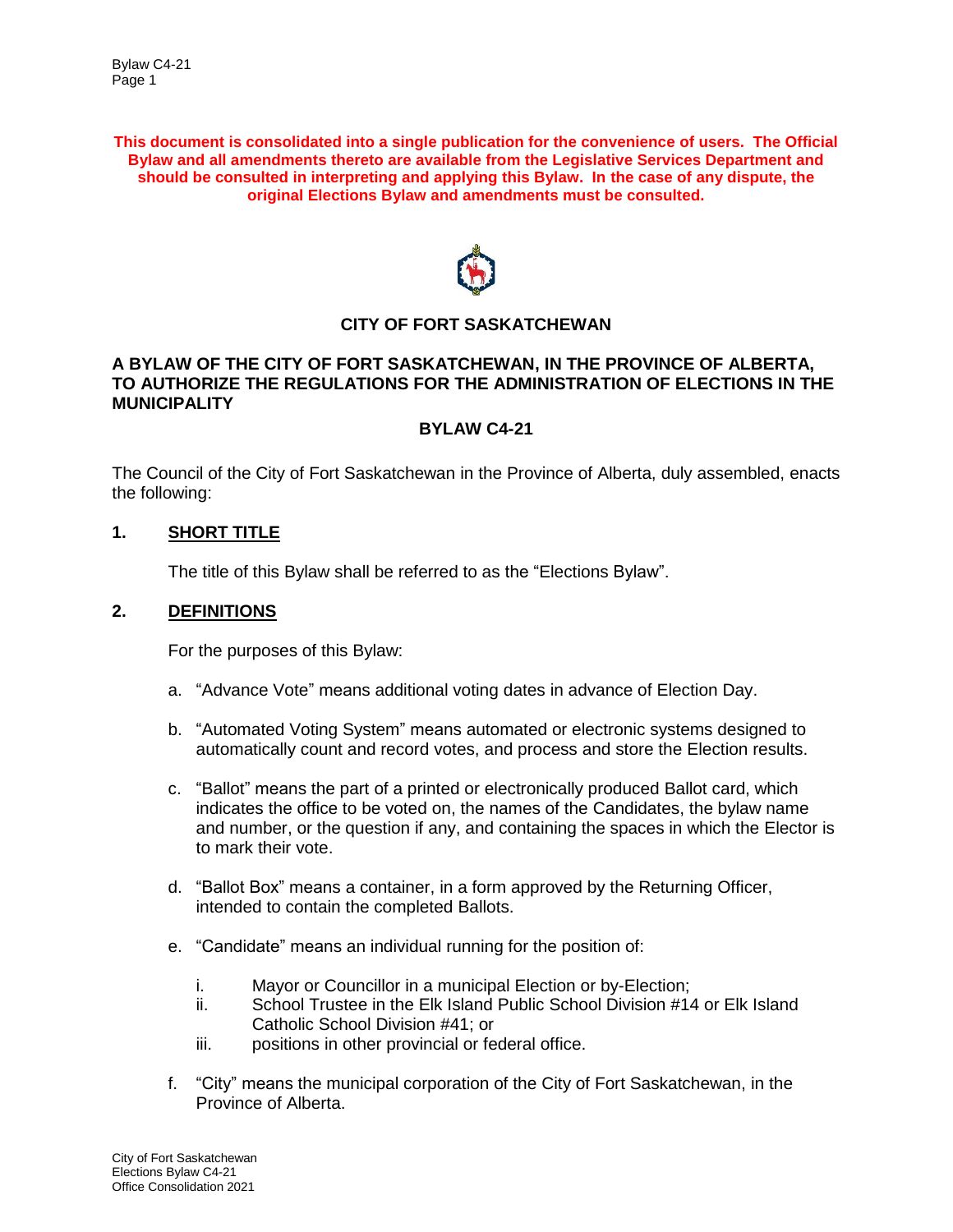- g. "City Manager" means the City's Chief Administrative Officer or designate.
- h. "Council" means the municipal Council for the City of Fort Saskatchewan, elected pursuant to the LAEA.
- i. "Counting Centre" means an area designated by the Returning Officer in a controlled access building and equipped for the counting of votes and the tabulation of Election results.
- j. "Deputy" means any person who has been appointed as a Deputy Returning Officer by the Returning Officer to assist with conducting an Election, pursuant to the LAEA.
- k. "Elector" means a person eligible under the LAEA to vote in an Election.
- l. "Election" means any Election, by-Election, or vote on a bylaw or question held to elect the position of Mayor, Councillor, and/or School Trustee, and/or to determine a vote on a bylaw or question, in any combination.
- m. "Election Day" means the third Monday in October in a municipal Election year, pursuant to the LAEA, or a day set for holding a by-Election, or vote on a bylaw or question.
- n. "Institutional Voting" means voting which may be established for Electors who reside at an institution who are physically unable to attend a voting station on an Advance Vote date or Election Day, and includes eligible Electors of a supportive living facility or lodge accommodation in the City.
- o. "LAEA" means *Local Authorities Election Act*, RSA 2000, C L-21, and any regulations, as amended.
- p. "Marking Device" means a writing instrument approved by the Returning Officer for use by an Elector to mark a Ballot card.
- q. "Memory Card" means a cartridge which is removable and has a battery sustained memory, in which all tabulated totals are stored.
- r. "Nominations" means the nomination papers in an acceptable form, to be submitted by a Candidate during the Nomination Period, pursuant to the LAEA.
- s. "Nomination Day" means the day which is 4 weeks prior to Election Day, and the last opportunity for a Candidate to submit their Nomination to the Returning Officer, pursuant to the LAEA.
- t. "Nomination Period" means the start and end dates of when Candidates may submit a Nomination, and shall begin on January 1 in a year in which a general election is to be held and end at 12:00 noon on Nomination Day, or as permitted by the LAEA.
- u. "Portable Ballot Box" means a container for completed Ballot cards, in the form approved by the Returning Officer, not for use with a Vote Tabulator.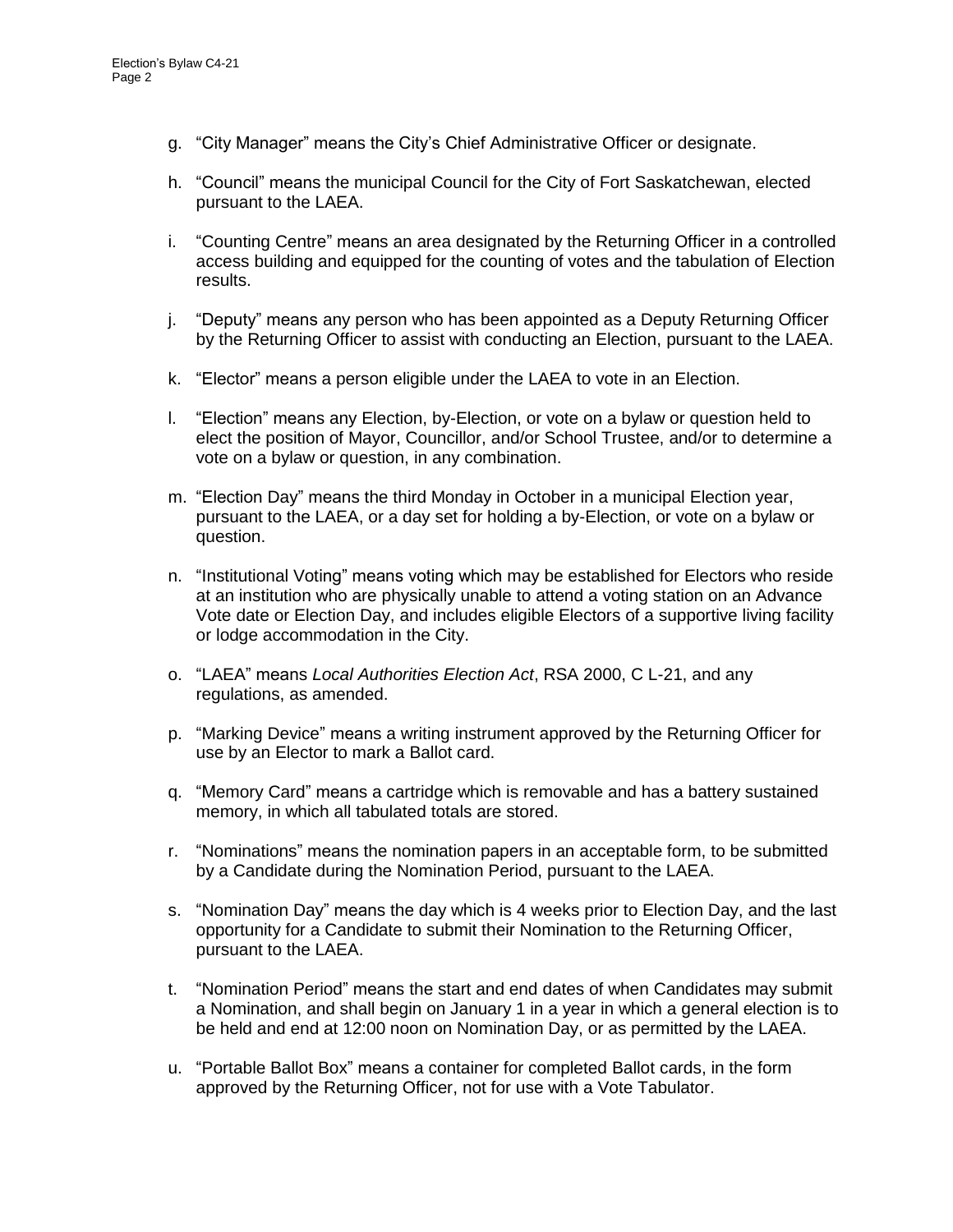- v. "Presiding Deputy" means the person appointed to such position by the Returning Officer to assist with an Election, and who has been designated to oversee the operations of the Election at a designated voting station.
- w. "Returning Officer" means the City's Director, Legislative Services, who shall carry out the provisions of the LAEA as required.
- x. "Secrecy Sleeve" means an open-ended envelope or other appropriate method approved by the Returning Officer, intended to ensure the privacy of the Ballot, which may or may not be used in an Election.
- y. "Special Ballot" means a Ballot provided to Electors who are unable to vote at an Advance Vote or vote on Election Day, pursuant to the LAEA.
- z. "Tally Register Tape" means the printed record generated by a Vote Tabulator showing the number of accepted Ballots, the Ballots read, and the results of the Ballots read by that Vote Tabulator.
- aa. "Voting Compartment" means an area designated at a voting station for Electors to use for the marking of their Ballot.
- bb. "Vote Tabulator" means the equipment used as part of the Automated Voting System designed for use at the Counting Centre to receive Ballots and automatically scan a specified area or areas on the Ballot card and record the results.

# **3. RETURNING OFFICER**

- 3.1 The Director, Legislative Services is hereby appointed the City's Returning Officer for the City (hereinafter referred to as the Returning Officer) for the purpose of conducting Elections under the LAEA.
- 3.2 The Senior Legislative Officer is hereby appointed as the City's substitute Returning Officer, should the Returning Officer be unavailable or unable to fulfill their duties.
- 3.3 The Returning Officer is authorized to negotiate agreements on behalf of the City for the conduct of elections for school divisions or any other elected authorities.

## **4. NOMINATIONS**

- 4.1 Candidates for the offices of Mayor and Councillor shall submit their Nomination to the Returning Officer, located at City Hall during the Nomination Period, between the hours of 8:00 a.m. to 4:30 p.m., from Monday to Friday, except on statutory holidays.
- 4.2 Candidates may also submit their Nomination during the Nomination Period by mail or courier to City Hall, 10005-102 Street, Fort Saskatchewan, Alberta, T8L 2C5.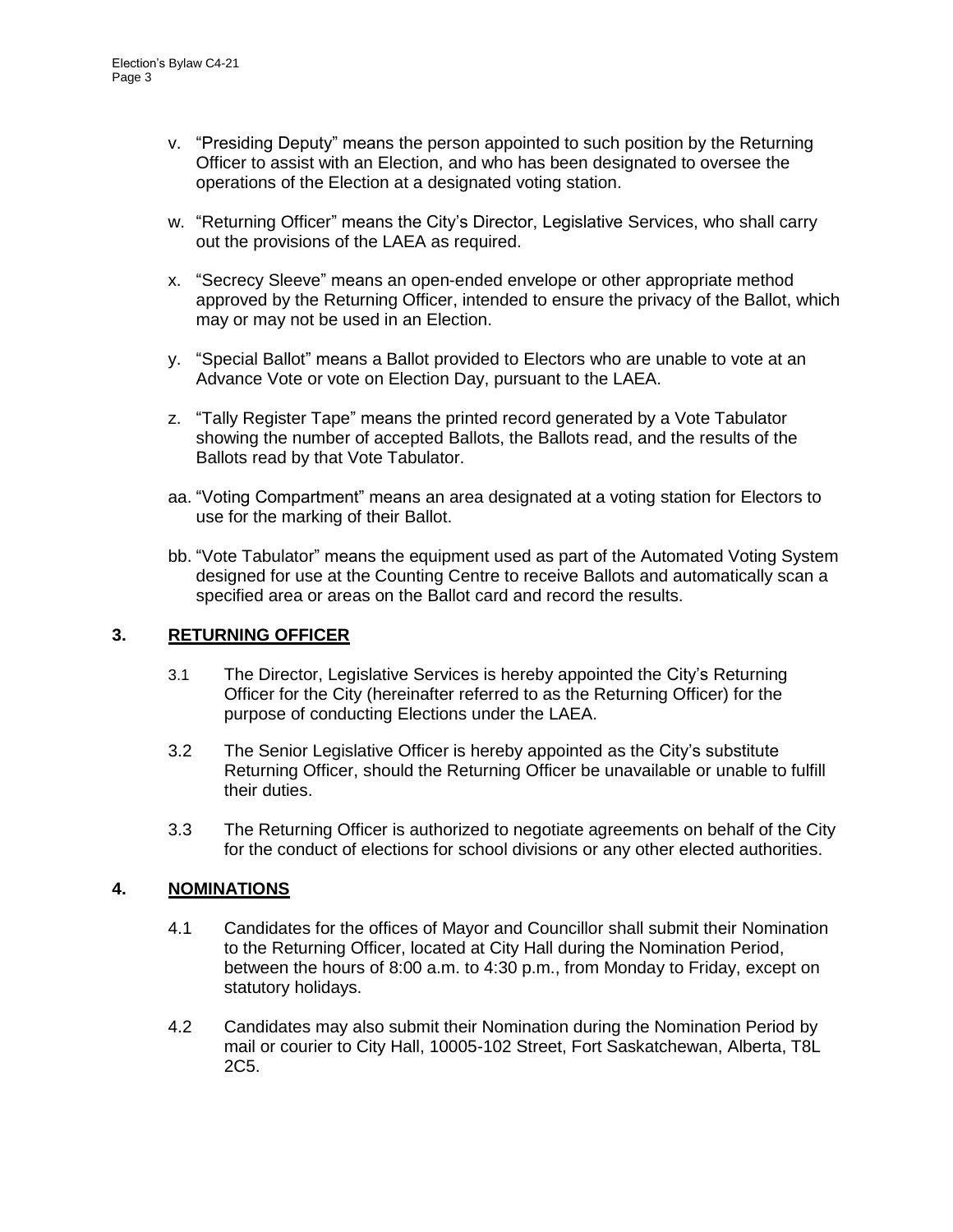- a. It is the Candidates responsibility to ensure their Nomination is received and has been accepted by the Returning Officer prior to the close of Nomination Day.
- 4.3 Each Nomination must be signed by a minimum of 5 Electors eligible to vote in that Election, pursuant to the LAEA.

# **5. VOTING STATIONS**

5.1 The Returning Officer shall be authorized to designate the number and locations of voting stations, and may alter or create additional voting stations if the changes are made before notice of the Election is given.

## **6. BALLOTS**

- 6.1 The Returning Officer shall be responsible for ensuring that Ballots are produced in accordance with the LAEA.
- 6.2 A sufficient number of Ballots shall be printed to ensure that there are enough Ballots available for each eligible Elector who wishes to vote.
- 6.3 Each Ballot shall:
	- a. set out the offices to be voted on in the Election, the Candidates for each office, and any bylaws or questions that are to be put to a vote of the Electors in the Election;
	- b. contain a brief explanatory note stating the maximum number of Candidates for each office for which an Elector can vote without making the Ballot void; and
	- c. provide a space for the Elector to mark the Elector's vote beside each Candidate or vote on a question.
- 6.4 A single Ballot may contain any of the offices, questions, and bylaws to be voted on in the Election.
- 6.5 The area of each office, bylaw and question shall be clearly designated on the Ballot.
- 6.6 The Ballot may include the following, in an order to be determined by the Returning Officer:
	- a. Candidates for the office of Mayor;
	- b. Candidates for the office of Councillor;
	- c. Candidates for the office of Public School Trustee;
	- d. Candidates for the office of Catholic School Trustee;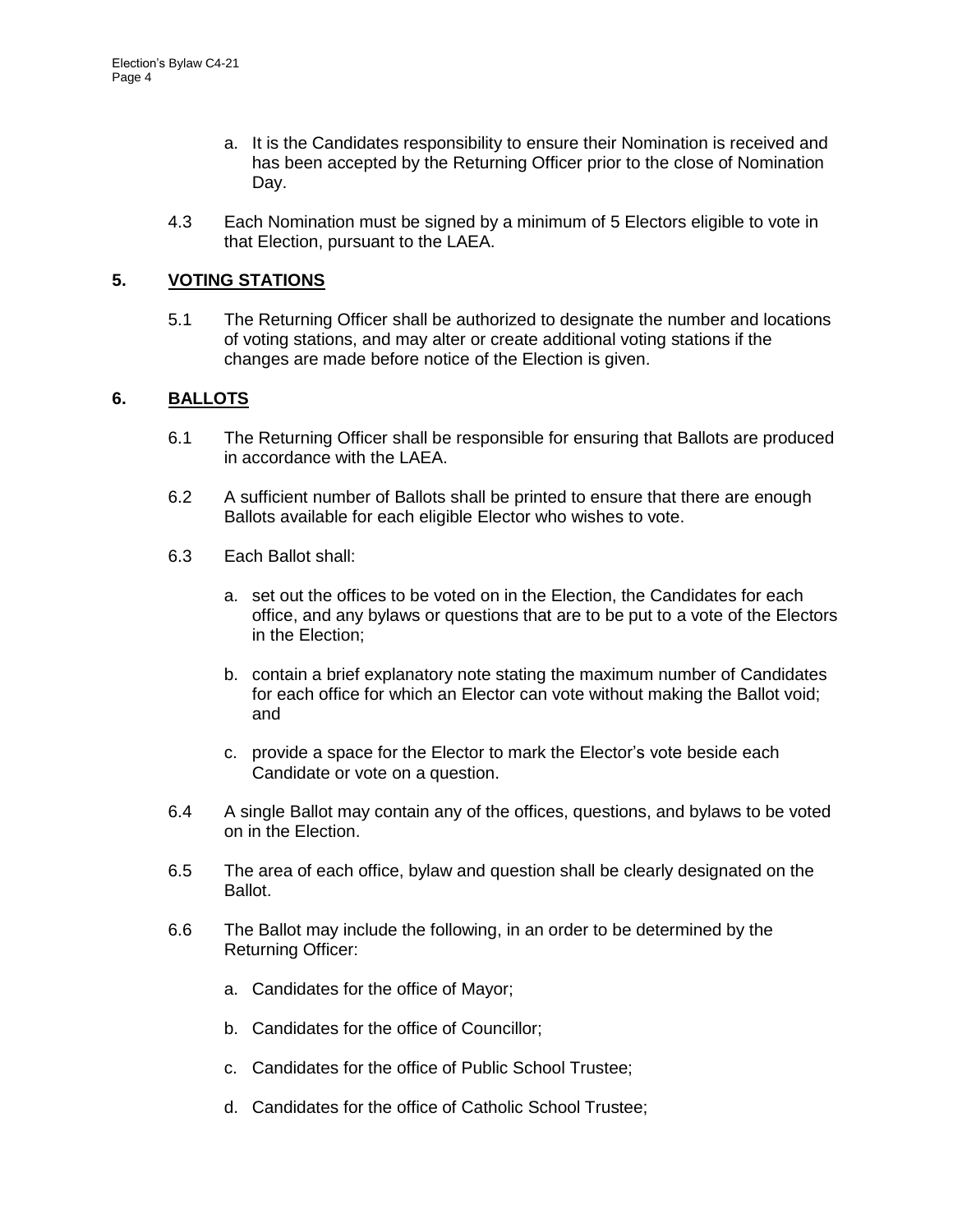- e. questions that may be put to the Electors under the *Municipal Government*  Act (MGA) or any other enactment;
- f. bylaws that may be voted on by the Electors under the MGA, or any other enactment; and
- g. Candidates or questions for Provincial or Federal Government, as may be required.
- 6.7 Candidate's names shall be listed on the Ballots alphabetically by last name. Each last name shall be capitalized and bolded.
- 6.8 The Returning Officer shall ensure there are sufficient Secrecy Sleeves, if used, to allow each Elector to cast a Ballot in accordance with this Bylaw.
- 6.9 The Secrecy Sleeve shall be in the form authorized by the Returning Officer and shall be designed so that it conceals the markings made on the Ballots by an Elector, without concealing the initials of the Deputy.

# **7. ADVANCE VOTING**

- 7.1 The Returning Officer is authorized to conduct an Advance Vote on any vote held for an Election or vote on a bylaw or question within the City, pursuant to the LAEA.
- 7.2 The Returning Officer is authorized to set appropriate dates, times, locations, and forms for conducting Advance Votes.
- 7.3 The Automated Voting System may be used to conduct an Advance Vote, unless the Returning Officer otherwise directs that portable Ballot Boxes shall be used.
- 7.4 Where the Vote Tabulators are used for an Advance Vote, the Presiding Deputy shall, upon completion of each day of an Advance Vote, ensure that:
	- a. no Tally Register Tapes are generated; and
	- b. the sealed and initialled Vote Tabulators, Memory Cards, marked Ballots, unused, rejected, spoiled Ballots, statements required under the LAEA, and Ballot accounts are returned to the Counting Centre or other location specified by the Returning Officer.
- 7.5 Where the Vote Tabulators are used for an Advance Vote, the Returning Officer shall ensure that:
	- a. the Memory Cards remain secure; and
	- b. the Tally Register Tapes are not generated until after 8:00 p.m. on Election Day.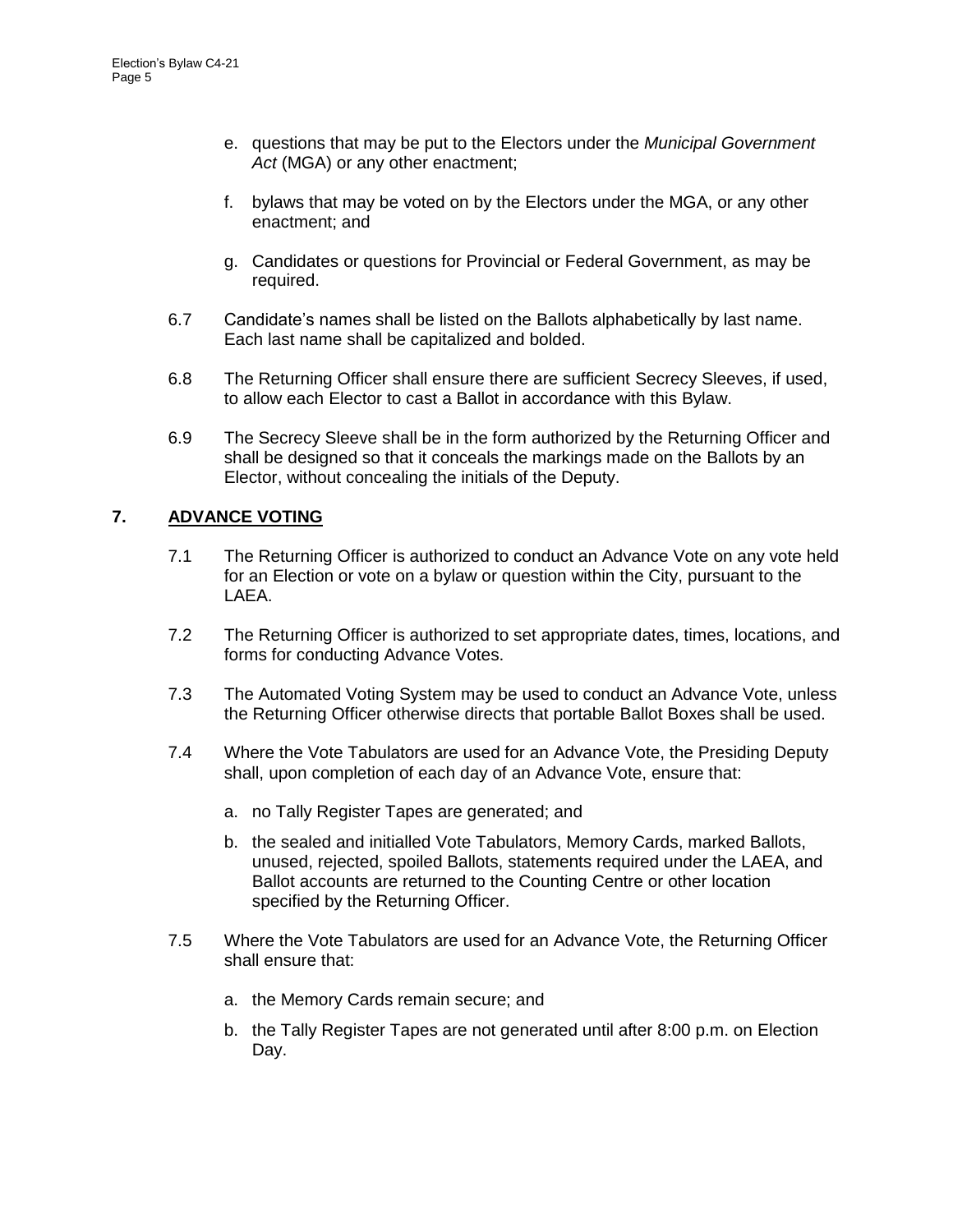#### **8. INSTITUTIONAL VOTING**

- 8.1 The Returning Officer is authorized to designate appropriate dates, times, and locations for Institutional Voting for the purpose of conducting an Election.
- 8.2 The Returning Officer is authorized to designate appropriate staff to assist with conducting an Election at an institution.
- 8.3 The Returning Officer shall determine whether to use Voting Tabulators and Ballot Boxes, or portable Ballot Boxes for the purpose of conducting an Institutional Vote.

#### **9. SPECIAL BALLOTS**

- 9.1 The City shall make Special Ballots available to those Electors who are unable to vote at an Advance Vote or on Election Day due to:
	- a. physical disability;
	- b. absence from the local jurisdiction;
	- c. being a Returning Officer, Deputy, or other individual who may be participating in or located at a voting station away from the local jurisdiction where the Elector resides; or
	- d. pursuant to additional provisions in accordance with the LAEA.
- 9.2 Electors who wish to request a Special Ballot may do so by submitting a request to the Returning Officer, using one of the following methods:
	- a. in writing;
	- b. by telephone;
	- c. by fax;
	- d. in person;
	- e. by e-mail; or
	- f. by secure website.
- 9.3 Electors who wish to make application for a Special Ballot in accordance with this Bylaw, shall provide the Elector's:
	- a. first and last name;
	- b. residential municipal address;
	- c. school Elector status, if voting for School Trustee;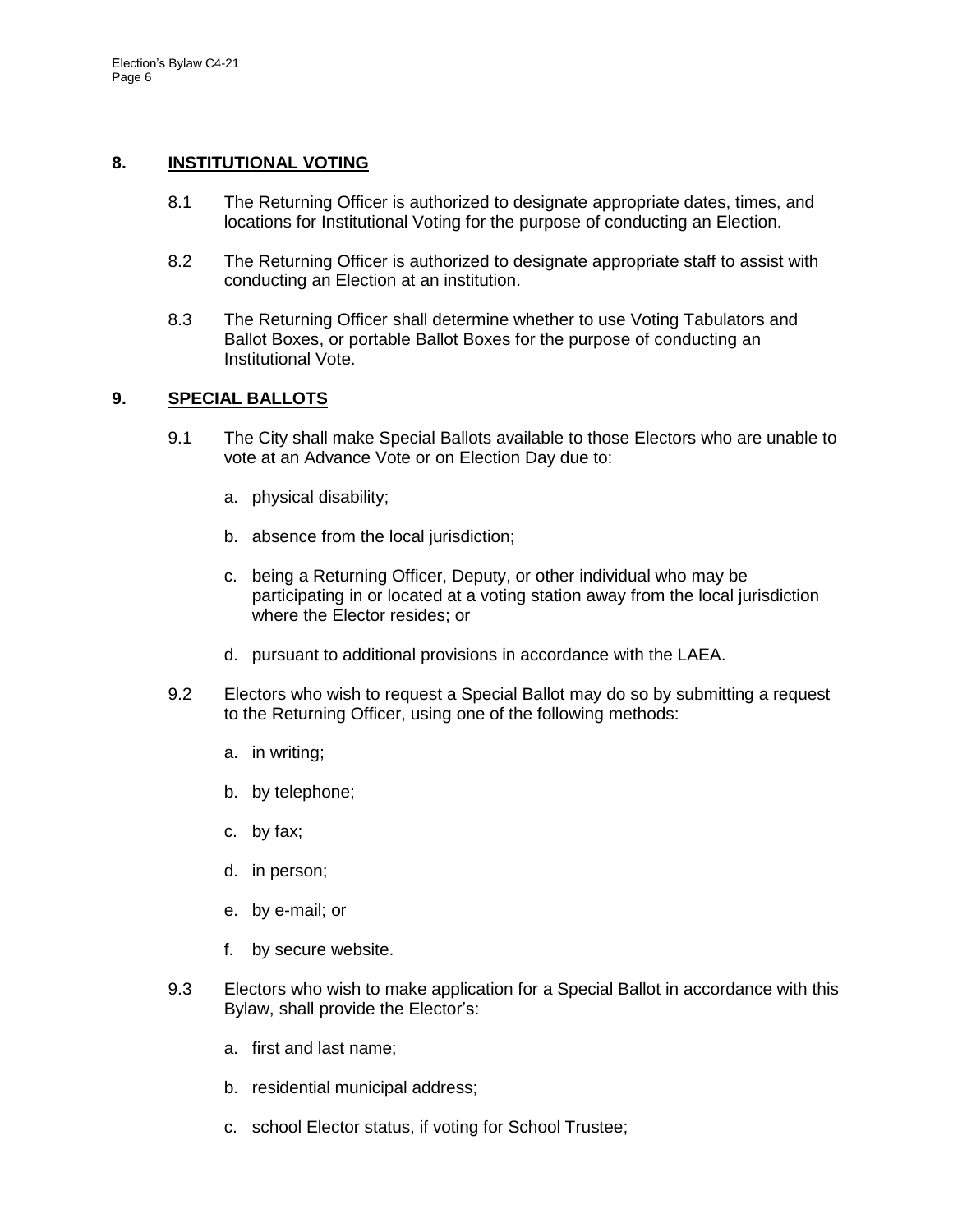- d. mailing address for delivery of the Special Ballot;
- e. contact phone number;
- f. e-mail address; and
- g. reason why the Special Ballot is requested.
- 9.4 Electors who wish to submit a request for a Special Ballot may do so prior to Election Day, ensuring they have sufficient time for its return, pursuant to this Bylaw.
- 9.5 Special Ballot which have been provided to Electors must be received by the Returning Officer at City Hall by 4:30 p.m. on Election Day.
- 9.6 Valid Special Ballots may be inserted into the tabulator starting at 7:30 p.m. at the Counting Centre on Election Day, and then stored in a Ballot Box. If the number of Ballots is such that the identity of an Elector could be compromised, the Special Ballots may be amalgamated with the Advance Vote Ballots.
	- a. A Tally Register Tape shall not be generated for the Special Ballots and Advance Vote Ballots until the close of voting stations on Election Day.

#### **10. VOTING HOURS ON ELECTION DAY**

- 10.1 The City's voting stations shall open promptly at 9:00 a.m. on Election Day and shall remain open until 8:00 p.m.
- 10.2 The Presiding Deputy shall determine when it is 9:00 a.m., and when it is 8:00 p.m.
- 10.3 Promptly at 8:00 p.m. on Election Day, the Presiding Deputy in the presence of at least one other Deputy, shall declare the voting station closed.
- 10.4 If there are Electors remaining within the voting station at the time it is declared closed, they shall be permitted to proceed with the voting process. No other person shall be allowed to enter the voting station after it is declared closed.

## **11. AUTOMATED VOTING SYSTEM**

- 11.1 The City may use alternative voting equipment for the purpose of conducting Elections, as permitted by the LAEA, Provincial or Federal legislation.
- 11.2 The taking of votes of the Electors and the tabulation of Election results in any Election or vote on a bylaw or question conducted by the City, may be done by means of an Automated Voting System, as directed by the Returning Officer.
- 11.3 In the event that an Automated Voting System is used in the Election, the Returning Officer shall: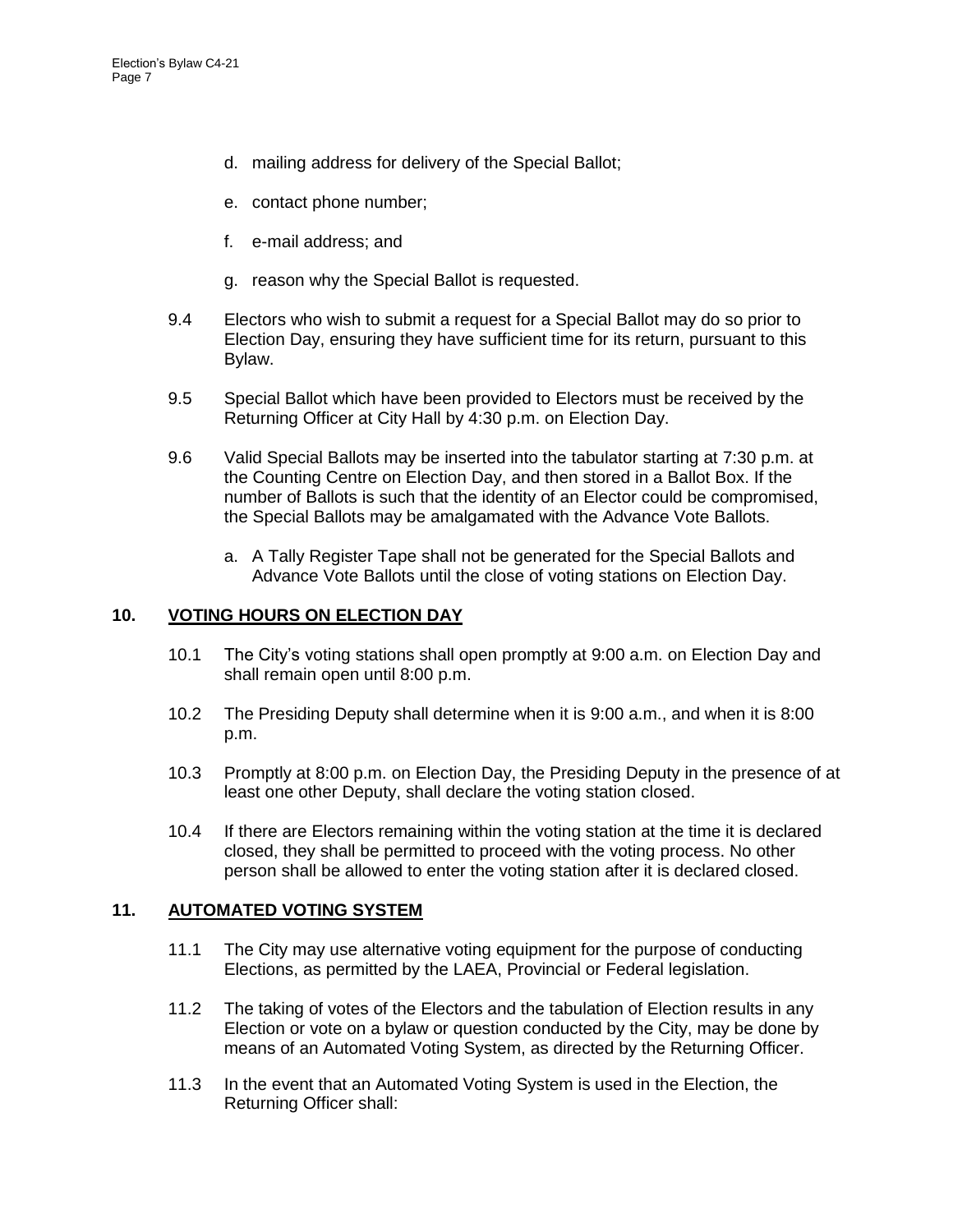- a. ensure that the Automated Voting System has been pre-tested, is accurate, and in good working order; and
- b. take whatever reasonable safeguards may be necessary to secure the Automated Voting System and any part thereof, including the Vote Tabulators and the Ballot Boxes from unauthorized access, entry, tampering, or any unauthorized use of the Ballots or tabulated results.
- 11.4 Notwithstanding any provision in this Bylaw, in the event that:
	- a. the Automated Voting System or any of its components malfunction;
	- b. the Automated Voting System or any of its components are not available for use; or
	- c. a defect in the Ballot or Marking Devices prevent the operation of the Automated Voting System,

the Returning Officer may take necessary steps to ensure the effective conduct of the Election and counting of votes. Necessary steps could include:

- a. obtaining access to another Automated Voting System for the purposes of Ballot tabulation; or
- b. conducting any or all of the Election, with or without the use of the Automated Voting System, in which case the provisions of the LAEA governing manually conducted Elections shall apply.

## **12. VOTING PROCEDURES**

- 12.1 Pursuant to the LAEA, Electors shall provide acceptable forms of identification prior to commencing the voting process. This Bylaw authorizes the following additional form of identification for Electors when voting at an Institutional Vote:
	- a. correspondence issued by an institution attesting to the Elector's residency.
- 12.2 Each Elector shall be given one Ballot, which has been initialled by a Deputy, as well as a Secrecy Sleeve.
	- a. The Returning Officer is authorized to determine whether Secrecy Sleeves shall be used when conducting an Election.
- 12.3 Upon receiving the Ballot and Secrecy Sleeve, the Elector shall proceed to the Voting Compartment to vote.
- 12.4 The Elector shall:
	- a. only mark the Ballot in the Voting Compartment; and
	- b. only use the Marking Device provided to mark the Ballot.
- 12.5 The Elector shall mark the Ballot as follows: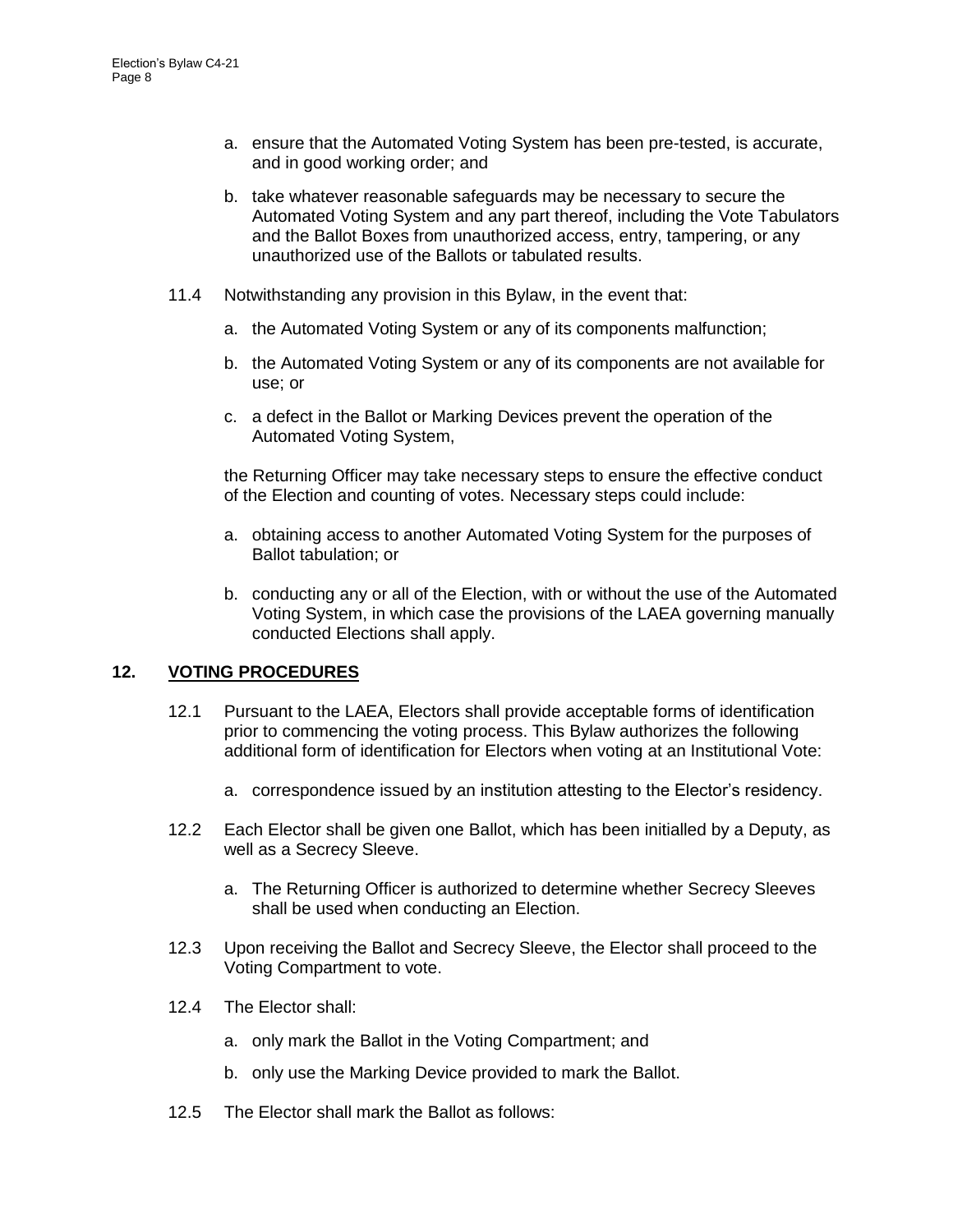- a. marking a dot or coloring in the circle on the Ballot next to the Candidate of the Elector's choice, or if there is more than one vacancy, the Candidates of the Elector's choice; and
- b. where the Ballot is on a bylaw or question, marking a dot or coloring in the circle on the Ballot next to the Elector's choice.
- 12.6 After the Elector has finished marking the Ballot, they shall:
	- a. insert the Ballot into the Secrecy Sleeve, if used, and not disclose any markings on the Ballot; and
	- b. leave the Voting Compartment and deliver the Ballot to the Deputy supervising the Vote Tabulator and Ballot Box.
- 12.7 The Deputy supervising the Vote Tabulator and Ballot Box shall insert the marked Ballot into the Vote Tabulator, without exposing the marks made on the Ballot by the Elector.
- 12.8 When the Elector's Ballot has been accepted by the Vote Tabulator and deposited into the Ballot Box, the Elector shall leave the voting station.
- 12.9 The voting procedures prescribed in this Section also apply during an Advance Vote and Institutional Vote. However, if not practicable procedures may be modified at the discretion of the Returning Officer or Presiding Deputy.
- 12.10 The Returning Officer is authorized to set processes to conduct drive-thru voting, which shall include the date, time and location, and other necessary logistics to ensure that the drive-thru voting is in compliance with the LAEA.

## **13. REJECTED BALLOTS**

- 13.1 A Ballot shall be void and not counted in the Election results if:
	- a. the Ballot does not bear the initials of the Deputy who issued the Ballot;
	- b. the Ballot has been torn, defaced, or used in such a way by an Elector, that the Elector could be identified;
	- c. the Ballot has not been marked by the Elector;
	- d. the Ballot has been marked outside of the space, designated next to the Candidate; or
	- e. the Ballot cannot be read by the Vote Tabulator or by the Returning Officer.
- 13.2 The votes on a Ballot which have been completed incorrectly may be void and not counted in the Election results if:
	- a. the Ballot has been marked for more Candidates than offices to be filled; or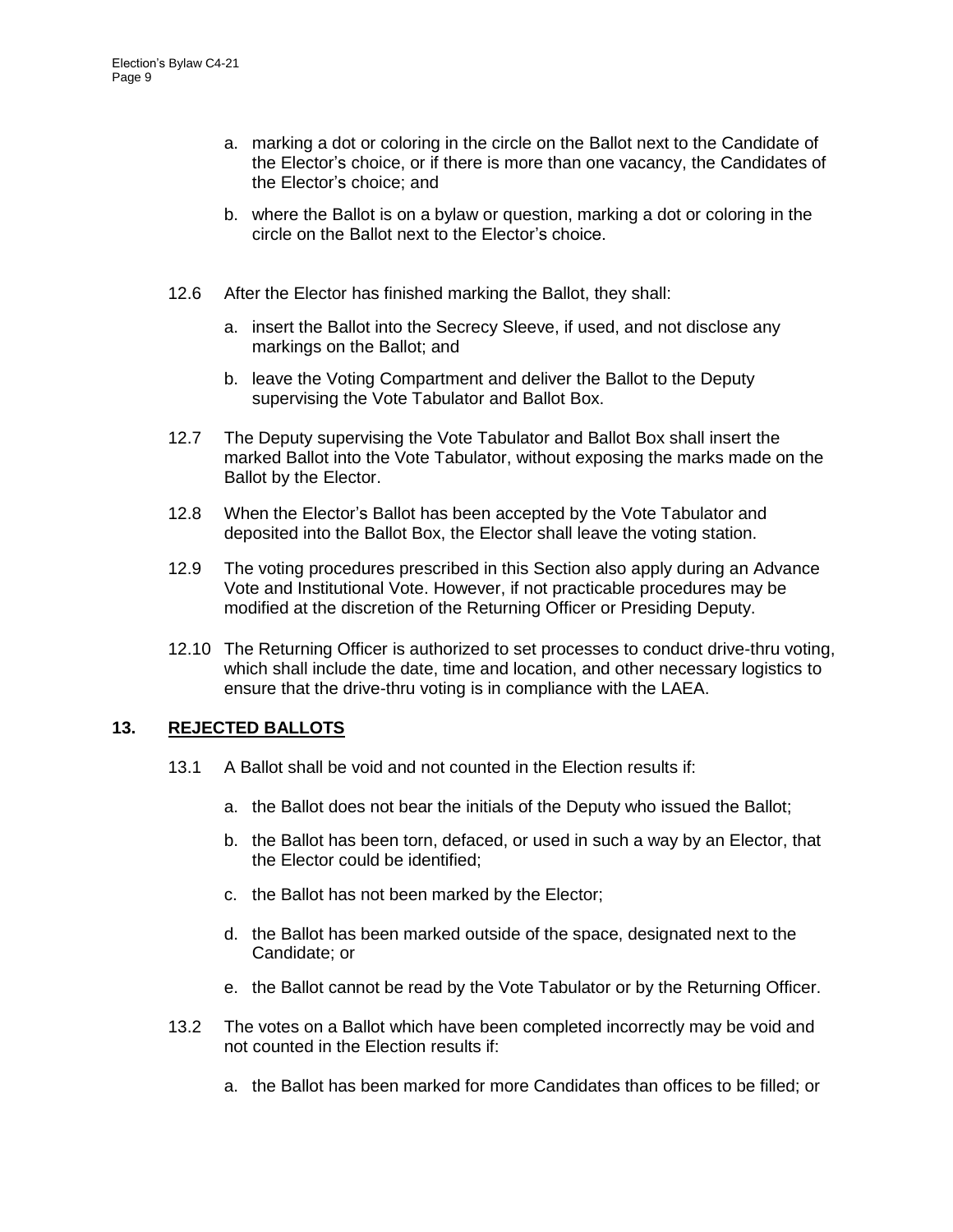- b. in the event of a bylaw or question, the Ballot has been marked both in the affirmative and the negative.
- 13.3 If an Elector has made an error in marking the Ballot, the Elector may return the Ballot to the Deputy who they received it from, and request a new Ballot.
- 13.4 If a Ballot is rejected by the Vote Tabulator, the Elector may request another Ballot. If the Elector refuses to request another Ballot, the Deputy shall re-insert the Ballot into the Vote Tabulator, so that it can tally the Ballots which have been completed incorrectly.

# **14. COUNTING CENTRE**

- 14.1 The Returning Officer shall ensure the Counting Centre is secure from unauthorized personnel who are not entitled to be present during the processing and tabulation of results.
- 14.2 The Returning Officer shall preside at the Counting Centre and shall:
	- a. receive all sealed Ballot Boxes;
	- b. record receipt of Vote Tabulators and Ballot Boxes;
	- c. verify each Ballot Box and Vote Tabulator has a seal intact, which has been initialled;
- 14.3 The Returning Officer may delegate any of the duties under this Section to a Deputy.
- 14.4 <sup>1</sup>The Returning Officer may insert Special, Advance Vote and Institutional Vote Ballots into the Vote Tabulator at the Counting Centre, and produce a Tally Register Tape no earlier than 7:30 p.m. on Election Day. Results shall not be made public prior to 8:00 p.m.

# **15. POST-VOTING PROCEDURE**

- 15.1 Following the close of the voting station and all Electors have voted, the Presiding Deputy with the assistance of Deputies shall:
	- a. cause the Vote Tabulator to print off a copy of the results from that voting station;
	- b. verify and initial that the Tally Register Tape is accurate and that the counter on the Vote Tabulator was set at zero (0) before printing the Tally Register Tape;
	- c. count the unused Ballots, voting registers, and all statements required under the LAEA in an empty Ballot Box;

 $\overline{a}$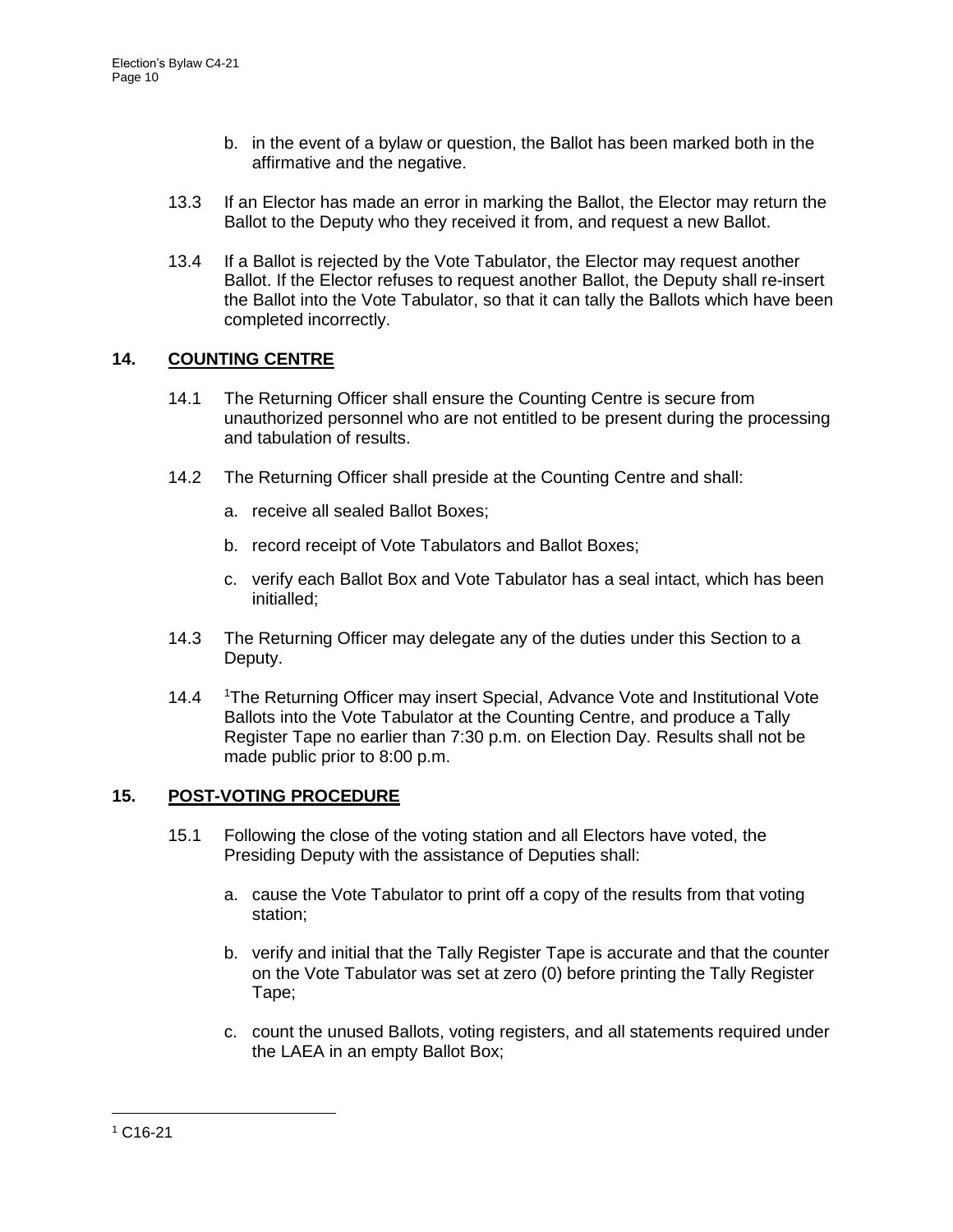- d. complete the Ballot account, to be signed by the Presiding Deputy;
- e. seal and initial each Ballot Box containing marked Ballots, unused, rejected and spoiled Ballots and all statements required under the LAEA, as well as the ballot account form; and
- f. deliver the Vote Tabulator, Memory Card, Tally Register Tape, and the sealed Ballot Box to the Returning Officer at the Counting Centre.
- 15.2 The Returning Officer or designated Deputy at the Counting Centre, shall insert those Ballots which were taken manually and not previously entered into a Vote Tabulator for a specific Election date, e.g., for Advance Votes, Institutional Votes, or Special Ballots. Ensure the Vote Tabulator is secured so that no more Ballots may be inserted. The Returning Officer or Deputy shall:
	- a. cause the Vote Tabulator to print off a copy of the results from those Ballots;
	- b. verify and initial that the Tally Register Tape is accurate and that the counter on the Vote Tabulator was set at zero (0) before printing the Tally Register Tape;
	- c. complete the Ballot account, to be signed by the Returning Officer; and
	- d. seal the Ballot Box containing the marked Ballots; the Tally Register Tape, and ballot account.
- 15.3 The Returning Officer shall review and verify the Tally Register Tapes and Ballot accounts from each voting station, Advance Vote, Institutional Vote, and Special Ballots received pursuant to this Bylaw, and shall produce a cumulative tally of all valid Ballots.
- 15.4 Upon completion of tabulation for all Election results, the Returning Officer shall retain the Memory Cards and Tally Register Tape from the Automated Voting System, pursuant to the LAEA, or Provincial or Federal legislation relating to the retention of Election materials.

## **16. RECOUNT BY RETURNING OFFICER**

16.1 If the Returning Officer conducts a recount pursuant to the LAEA, the valid Ballots shall be recounted by the Automated Voting System, unless the Returning Officer deems otherwise.

## **17. GENERAL**

- 17.1 References to provisions of statute, rules or regulations shall be deemed to include references to such provisions as amended, modified, or re-enacted from time to time.
- 17.2 All references in this Bylaw shall be read with such changes in number and gender as may be appropriate, and references shall be read as a corporation or partnership, and pronouns shall be deemed not to be gender specific.